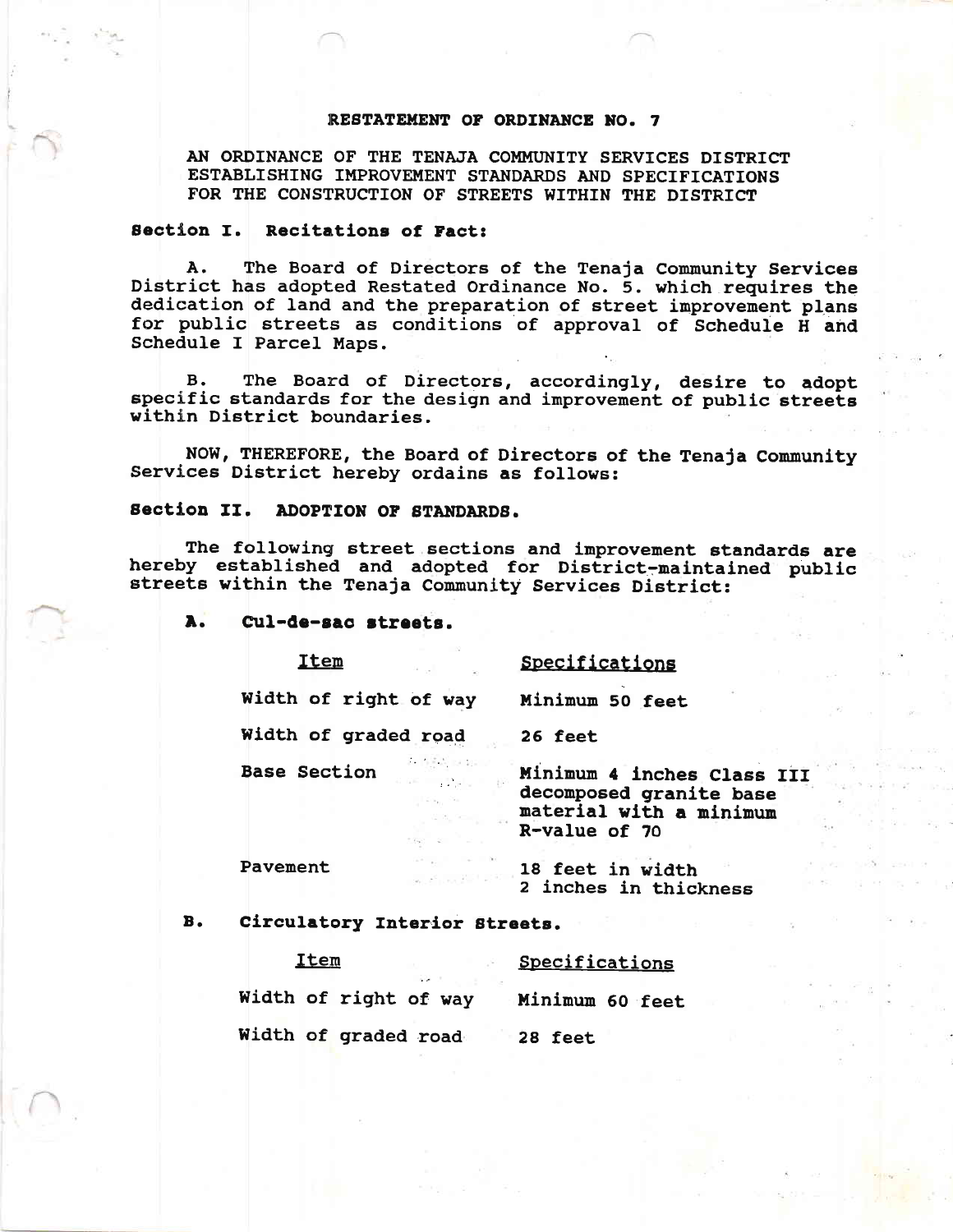### B. Circulatory Interior Streets.

|          | Item                | Specifications                                                                                    |
|----------|---------------------|---------------------------------------------------------------------------------------------------|
|          | <b>Base Section</b> | Minimum 4 inches Class III<br>decomposed granite base ma-<br>terial with minimum R-value<br>of 70 |
| Pavement |                     | 20 feet in width<br>2 inches in thickness                                                         |
|          | Composition         | Class B asphaltic concrete                                                                        |
|          |                     |                                                                                                   |

## C. Secondary Btreets.

### Item

Base Section

### **Specifications**

Width of right of way Minimum 60 feet

Width of graded road 30 feet

Minimum 6 inches Class III<br>decomposed granite base material with minimum R-value<br>of 70

Class B asphaltic concrete

22 feet in width<br>2 inches in thickness

# D. Prinary Streets.

a

Composition

Pavement

| Item                  | Specifications                                                                                    |
|-----------------------|---------------------------------------------------------------------------------------------------|
| Width of right of way | Minimum 60 feet                                                                                   |
| Width of graded road  | 34 feet                                                                                           |
| <b>Base Section</b>   | Minimum 6 inches Class III<br>decomposed granite base ma-<br>terial with minimum R-value<br>of 70 |

Pavement 22 feet in width 22 feet in thickness

Composition Class B asphaltic concrete

 $\overline{a}$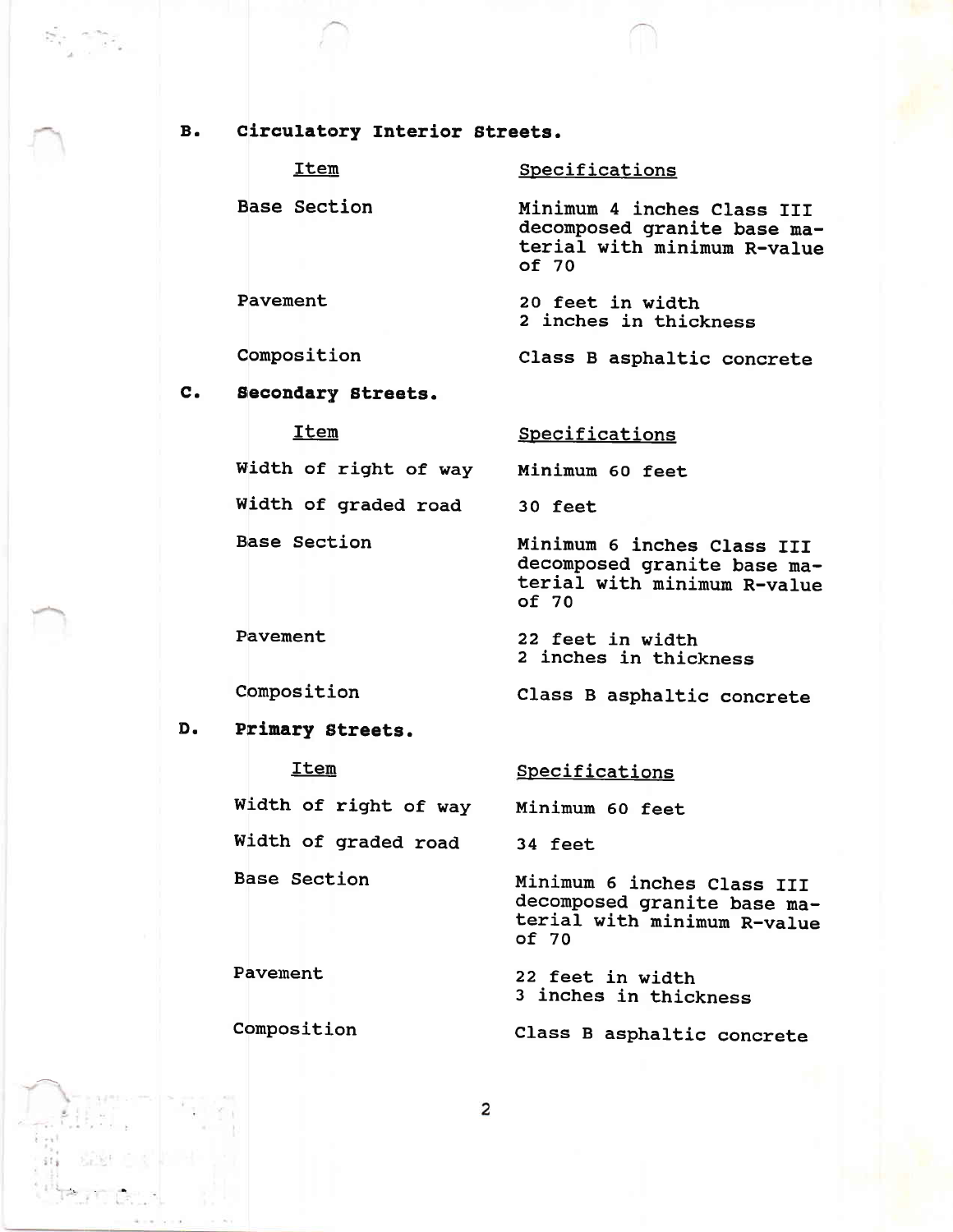Streets not maintained by the District: non-paved, cul-**,**  $\blacksquare$ de-sac streets; circulatory interior streets; secondary streets.

| Item                    | Specifications                                                                                  |
|-------------------------|-------------------------------------------------------------------------------------------------|
| Width of right of way   | Minimum 60 feet                                                                                 |
| Width of graded roadway | 22 feet $\star$                                                                                 |
| Base section            | Minimum 4 inches of base<br>material with minimum<br>R-value of 60 and sand<br>equivalent of 20 |

\* Consideration may be given, pursuant to the variance<br>procedures, to permit: (1) a graded roadway of 18 feet with the base section; or (2) a graded-only road 18 to 24 feet in width, without a base section.

#### Section III. Variances.

The Board of Directors may consider the granting of variances from the standards and specifications set forth in this Ordinance for exceptional circumstances. Any person seeking such a variance shall submit an application in writing to the District Manager setting forth, with specificity, the facts, reasons and basis for the request. The Manager shall review each application and submit their request to the Board of Directors at its next regularly scheduled meeting.

#### Section IV. Effective Date.

This Ordinance shall be effective 30 days after its adoption, and the Manager is hereby directed to publish the full text thereof in the Californian, a newspaper of general circulation in the County of Riverside.

Adopted by the Board of Directors of the Tenaja Community Services District this 4th day of March, 1993, by the unanimous vote of the Directors: Palmer, Selzler, Leondis, Natale and Lake.

Ken Palmer, President

**ATTEST**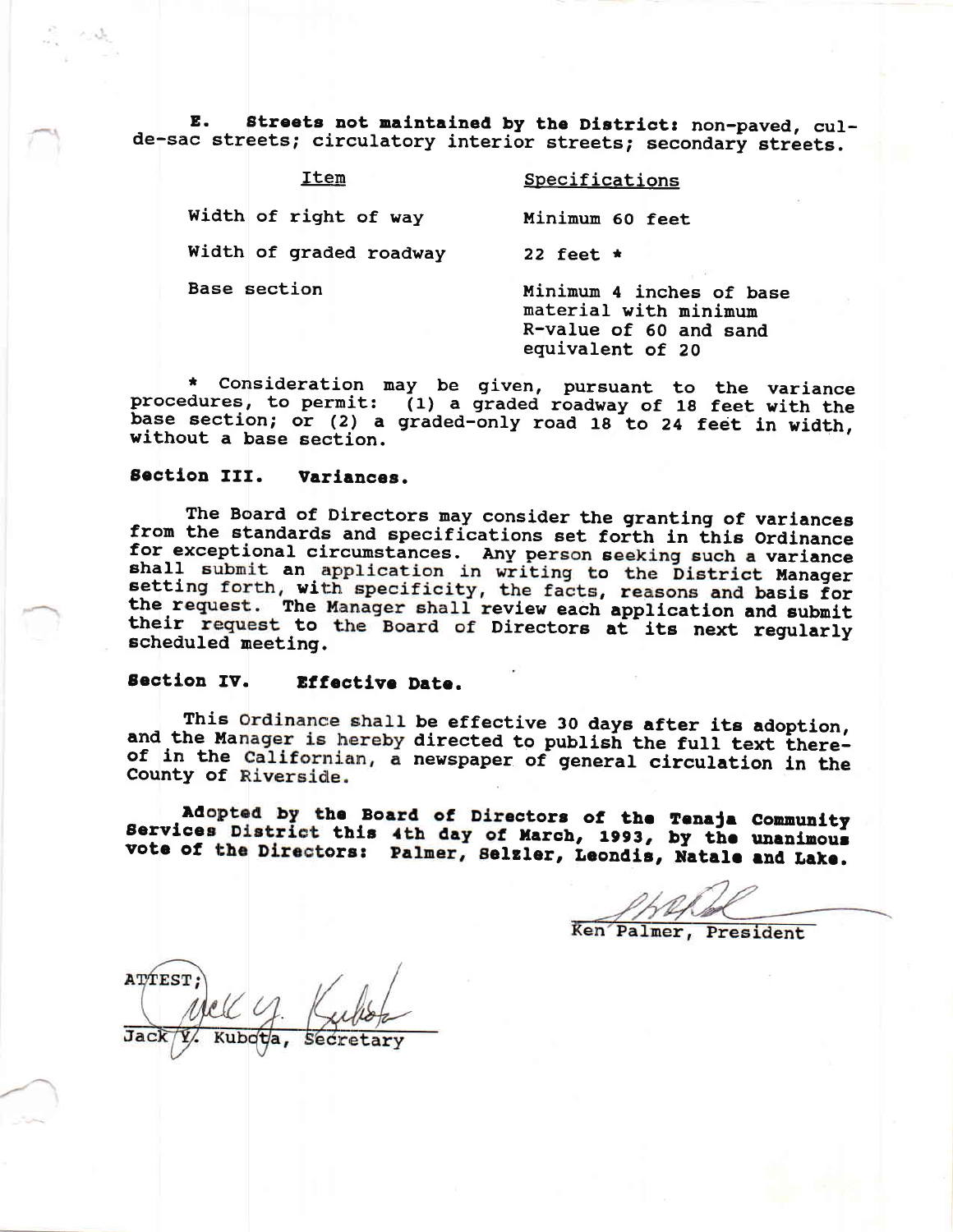### **CERTIFICATION**

State of California)  $)$  ss. County of Riverside )

I, Jack Y. Kubota, Secretary of the Board of Directors of the Tenaja Community Services District, hereby certify that the above and foregoing is a true and correct copy of Ordinance No.<br>7, adopted by the Board of Directors of the Tenaja Community Services District at an adjourned regular meeting thereof held on the 26th day of April, 1991.

 $\mu$ eu

Y. Kubota, Secretary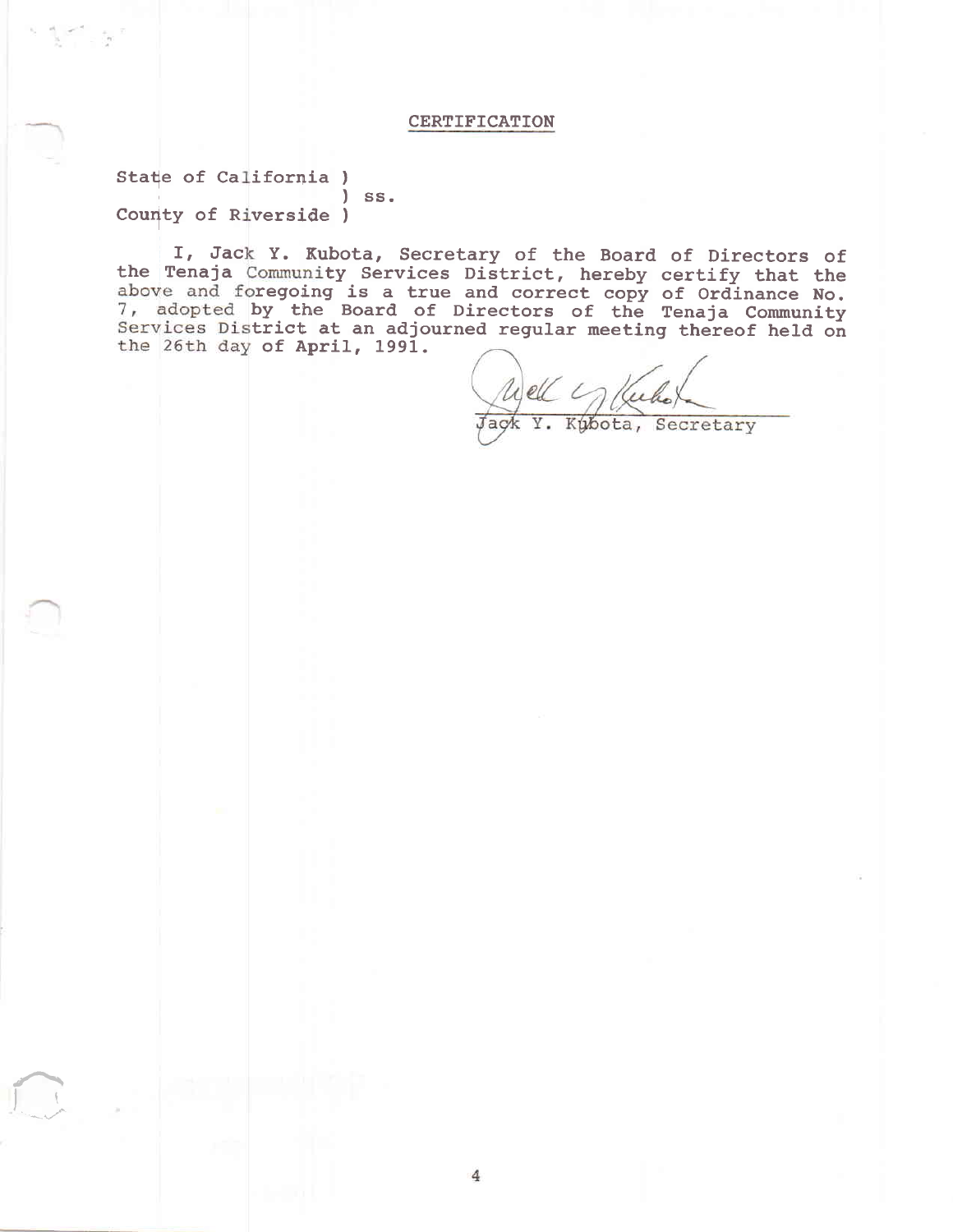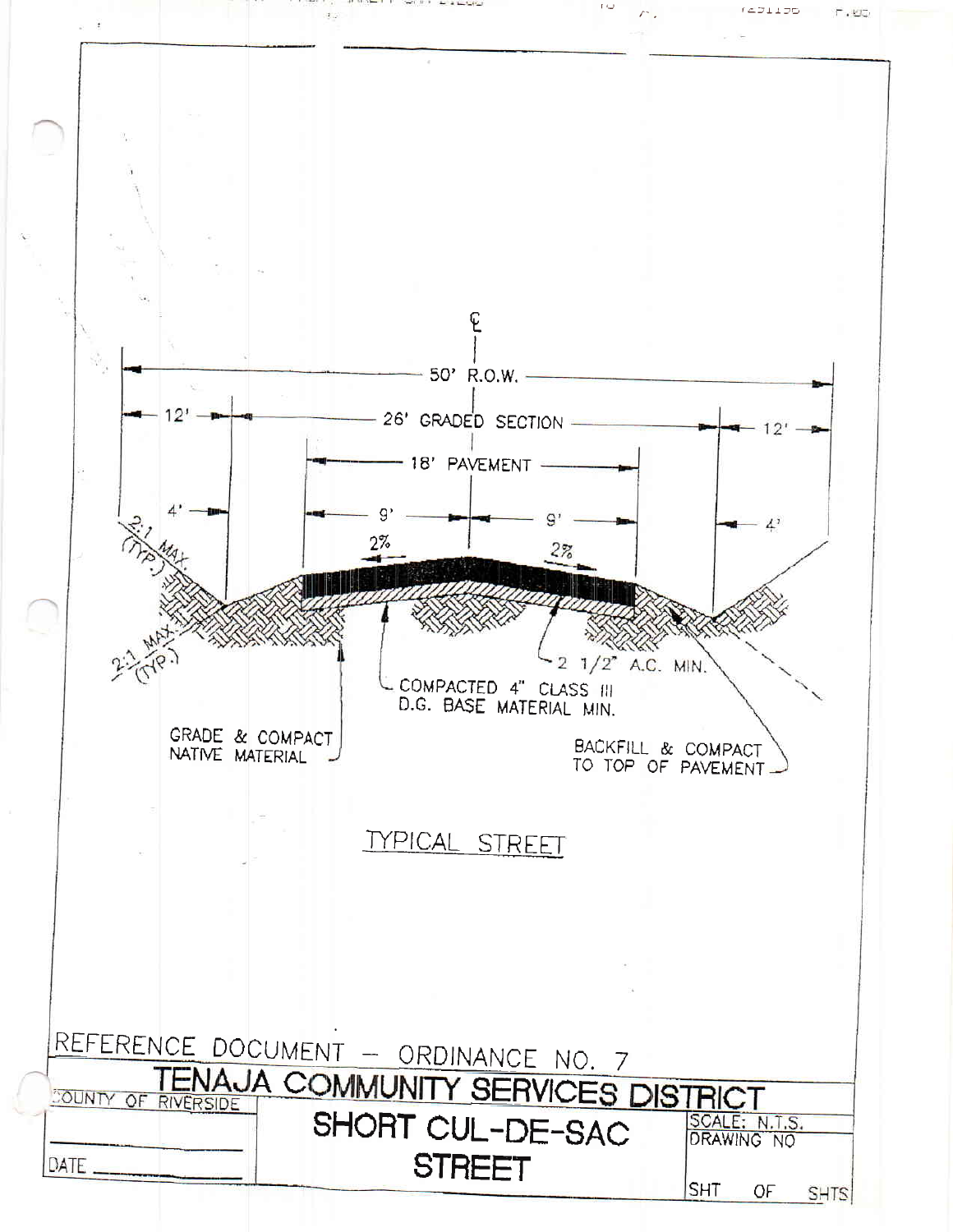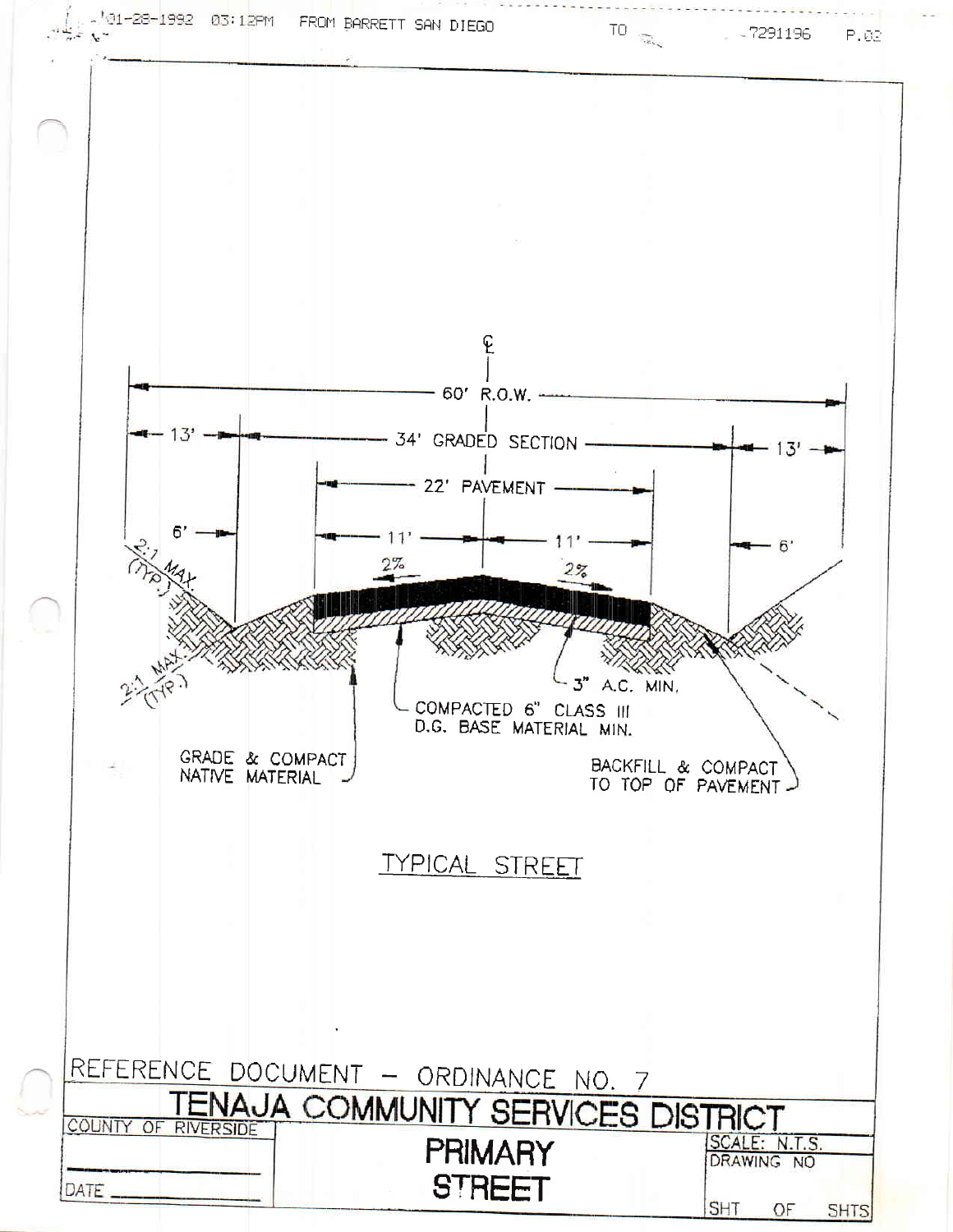